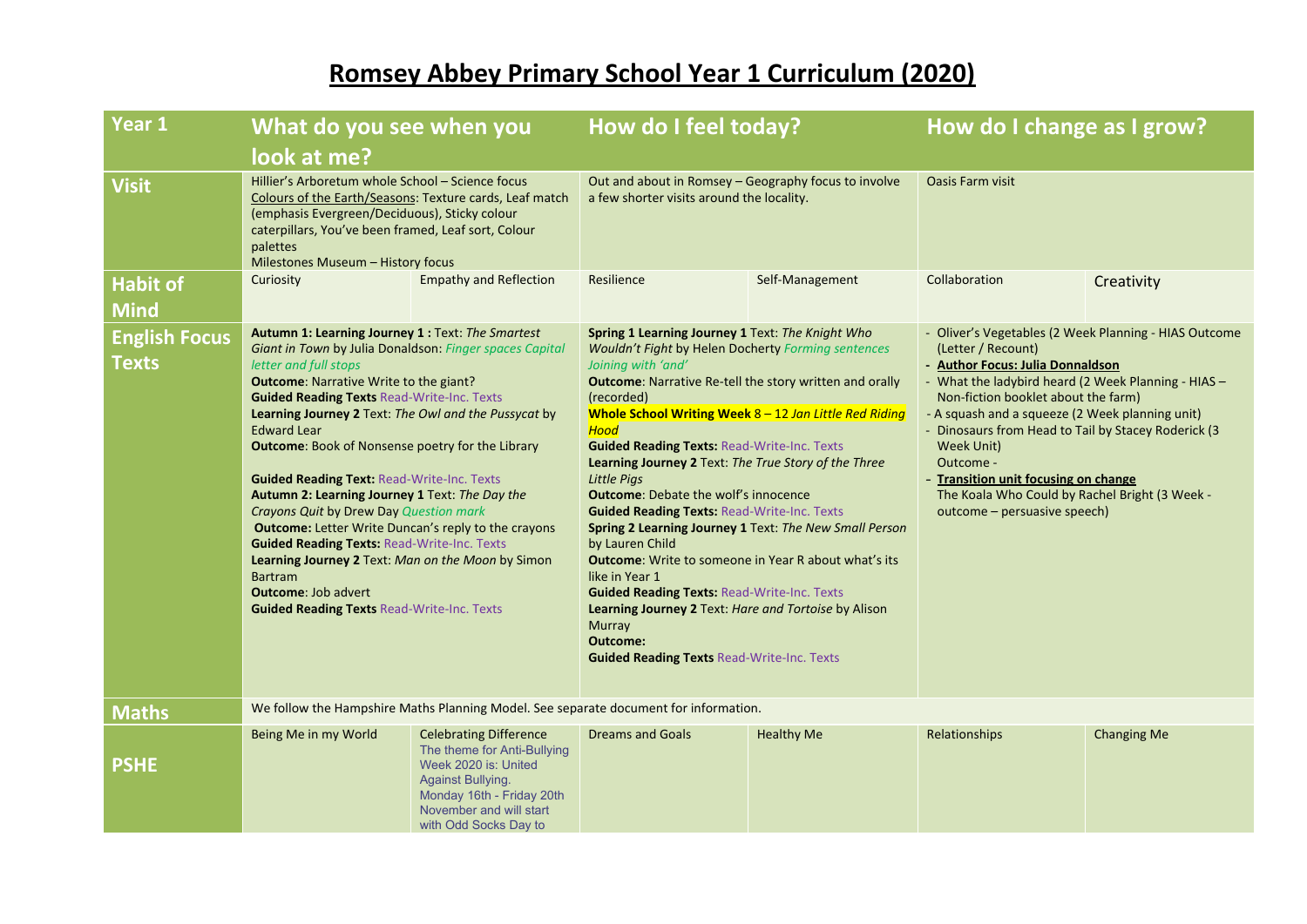|                              |                                                                                                                                                                   | mark the first day of<br>Anti-Bullying Week.                                                                                                                                                                                                    |                                                                                                                                                                                                |                                                                                                                                                                                                   |                                                                                                                                                                                                               |                                                                                                                                                                            |
|------------------------------|-------------------------------------------------------------------------------------------------------------------------------------------------------------------|-------------------------------------------------------------------------------------------------------------------------------------------------------------------------------------------------------------------------------------------------|------------------------------------------------------------------------------------------------------------------------------------------------------------------------------------------------|---------------------------------------------------------------------------------------------------------------------------------------------------------------------------------------------------|---------------------------------------------------------------------------------------------------------------------------------------------------------------------------------------------------------------|----------------------------------------------------------------------------------------------------------------------------------------------------------------------------|
| <b>RE UC units</b>           | Concept<br><b>Thanking</b><br><b>Context Harvest and</b><br>Sukkot<br>Harvest pack                                                                                | Concept<br>Incarnation<br>Context:<br>Why does Christmas<br>matter to Christians?<br>Light as a symbol at<br><b>Hannukah</b>                                                                                                                    | Concept: God<br>Context: What do<br>Christians believe God is<br>like?                                                                                                                         | Concept: Salvation<br>Context:<br>Why does Easter matter<br>to Christians?                                                                                                                        | Pack<br>Concept<br>Special<br>Context<br>Special books<br>Bible, Torah<br>Planning                                                                                                                            | Concept<br>Remembering<br>Context<br>Shabbat<br><b>KQ</b><br>How do I change as I<br>grow?                                                                                 |
| Assessment<br><b>Focus</b>   | <b>Context Harvest and</b><br>Sukkot (Harvest pack)<br><b>Contextualise</b><br>Recognise ways that<br>Christians and Jews show<br>thanks at Harvest and<br>Sukkot | Concept: Incarnation<br>Context: Why does<br>Christmas matter to<br>Christians?<br>Light as a symbol at<br>Hannukah<br>Explain what they have to<br>be thankful for at<br>Christmas and make links<br>to Christians' beliefs<br>about Christmas | <b>Concept: God Context:</b><br><b>What do Christians</b><br>believe God is like?<br><b>Explain what the story of</b><br>the Lost Son teaches<br>Christians about God and<br>being a Christian | <b>Concept: Salvation</b><br><b>Context: Why does Easter</b><br>matter to Christians?<br><b>Evaluate and Apply:</b><br>Explain why people find it<br>helpful to believe that<br>there is a Heaven | <b>Concept: Special</b><br><b>Context: Special books</b><br>Bible, Torah<br><b>Evaluate and Explain</b><br>Evaluate by describing in<br>simple terms the value of<br>the Bible and the Torah to<br>believers. | <b>Concept: Remembering</b><br>Context: Shabbat (KQ<br>How do I change as I<br>grow?)<br><b>Contextualise</b><br>Explain how and why<br>Jewish people celebrate<br>Shabbat |
| <b>Science</b>               | Seasonal change - How can we make the woodland more flowery?                                                                                                      |                                                                                                                                                                                                                                                 |                                                                                                                                                                                                |                                                                                                                                                                                                   |                                                                                                                                                                                                               |                                                                                                                                                                            |
| Longitudinal<br><b>Study</b> |                                                                                                                                                                   |                                                                                                                                                                                                                                                 |                                                                                                                                                                                                |                                                                                                                                                                                                   |                                                                                                                                                                                                               |                                                                                                                                                                            |
| <b>Science</b>               | Science - Materials, their properties and why we                                                                                                                  |                                                                                                                                                                                                                                                 | Continue Animals (How they survive) if not completed.                                                                                                                                          |                                                                                                                                                                                                   |                                                                                                                                                                                                               | <b>Science (Making new plants)</b>                                                                                                                                         |
| <b>Learning</b>              | choose materials to do jobs (Toys and Clothing) (6<br>sessions)                                                                                                   |                                                                                                                                                                                                                                                 | Science - Materials, their properties and why we                                                                                                                                               |                                                                                                                                                                                                   |                                                                                                                                                                                                               |                                                                                                                                                                            |
| <b>Objectives</b>            | The big idea about materials.                                                                                                                                     |                                                                                                                                                                                                                                                 | choose materials to do jobs (Buildings)                                                                                                                                                        |                                                                                                                                                                                                   | <b>Chapter 1: What are flowers for?</b>                                                                                                                                                                       |                                                                                                                                                                            |
|                              |                                                                                                                                                                   | There are many different materials that have<br>different describable and measurable                                                                                                                                                            | The big idea about materials.                                                                                                                                                                  |                                                                                                                                                                                                   | All flowering plants make seeds that can grow into new                                                                                                                                                        |                                                                                                                                                                            |
| <b>Check:</b>                | properties.                                                                                                                                                       |                                                                                                                                                                                                                                                 |                                                                                                                                                                                                | There are many different materials that have<br>different describable and measurable                                                                                                              | plants                                                                                                                                                                                                        |                                                                                                                                                                            |
|                              |                                                                                                                                                                   | Materials that have similar properties are<br>grouped into metals, rocks, fabrics, wood,                                                                                                                                                        | properties.                                                                                                                                                                                    |                                                                                                                                                                                                   | Chapter 2: What happens after a plant has produced                                                                                                                                                            |                                                                                                                                                                            |
| <b>Safety in</b>             |                                                                                                                                                                   | plastic and ceramics (including glass).                                                                                                                                                                                                         |                                                                                                                                                                                                | Materials that have similar properties are<br>grouped into metals, rocks, fabrics, wood,                                                                                                          | seeds?                                                                                                                                                                                                        |                                                                                                                                                                            |
| <b>Science</b>               |                                                                                                                                                                   | The properties of a material determine<br>whether they are suitable for a purpose.                                                                                                                                                              |                                                                                                                                                                                                | plastic and ceramics (including glass).                                                                                                                                                           |                                                                                                                                                                                                               | Sometimes the plant dies after it has produced its seed                                                                                                                    |
| (Staffroom                   | Exploring materials and their properties.                                                                                                                         |                                                                                                                                                                                                                                                 |                                                                                                                                                                                                | The properties of a material determine<br>whether they are suitable for a purpose.                                                                                                                | and sometimes the plant lives for many generations<br>producing seeds each year.                                                                                                                              |                                                                                                                                                                            |
| <b>Science</b>               |                                                                                                                                                                   | These ideas are explored through testing<br>materials to see if they are appropriate for                                                                                                                                                        | Exploring materials and their properties.                                                                                                                                                      |                                                                                                                                                                                                   |                                                                                                                                                                                                               |                                                                                                                                                                            |
| resources)                   | particular jobs.                                                                                                                                                  |                                                                                                                                                                                                                                                 |                                                                                                                                                                                                | These ideas are explored through testing<br>materials to see if they are appropriate for                                                                                                          | https://education.nfuonline.com/ScienceFarm                                                                                                                                                                   |                                                                                                                                                                            |
| for hazard                   |                                                                                                                                                                   | Explore main groups of materials and<br>investigate their important properties                                                                                                                                                                  | particular jobs.                                                                                                                                                                               |                                                                                                                                                                                                   |                                                                                                                                                                                                               |                                                                                                                                                                            |
| cards for risk               |                                                                                                                                                                   | (strength, flexibility, waterproofness,                                                                                                                                                                                                         |                                                                                                                                                                                                | Explore main groups of materials and<br>investigate their important properties                                                                                                                    |                                                                                                                                                                                                               |                                                                                                                                                                            |
| assessments.                 | brittleness)                                                                                                                                                      | absorbency, softness, slippiness, stretchiness,                                                                                                                                                                                                 |                                                                                                                                                                                                | (strength, flexibility, waterproofness,                                                                                                                                                           |                                                                                                                                                                                                               |                                                                                                                                                                            |
|                              | Link to text driver - New coat for the giant, new boat<br>for the owl, A helmet for the man on the moon etc                                                       |                                                                                                                                                                                                                                                 |                                                                                                                                                                                                | absorbency, softness, slippiness, stretchiness,                                                                                                                                                   |                                                                                                                                                                                                               |                                                                                                                                                                            |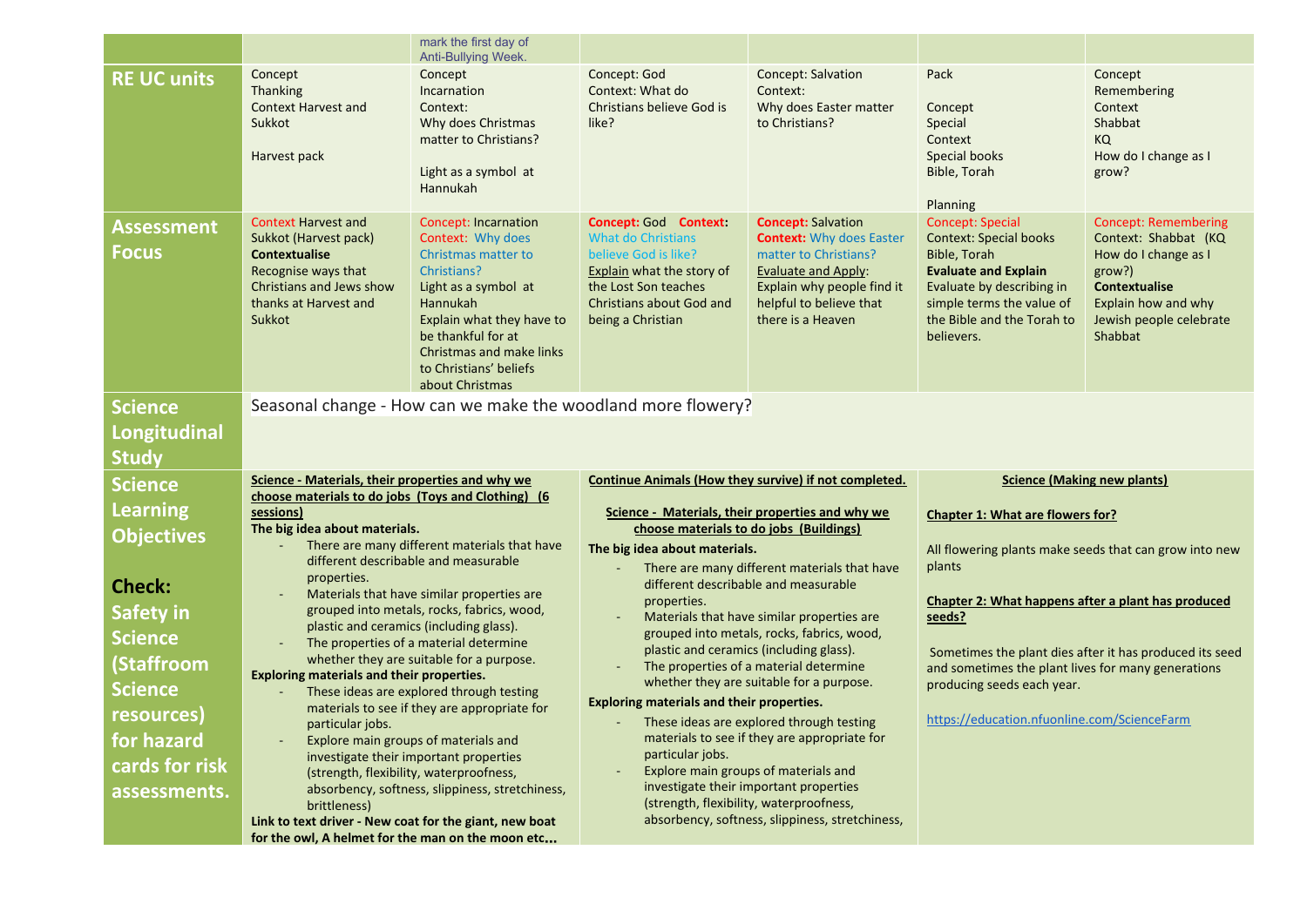| <b>HIAS Key</b><br><b>Ideas in bold.</b><br><b>NC</b><br><b>Objectives in</b><br>italics.<br><b>Additional</b><br><b>Guidance on</b><br><b>Key Ideas</b><br>document in<br><b>Teachers</b> | Animals: How animals survive (7 sessions)<br><b>Chapter 1: Feeding for survival</b><br>Animals need food to survive; it gives them energy to<br>move and material to grow. Animals are all different<br>and so eat different foods, some eat other animals<br>(carnivores) and others only eat vegetables<br>(herbivores).<br><b>Chapter 2: Moving for survival</b><br>Animals have to get their food so they have to move<br>to where it is, which means they have to move in<br>different ways depending upon where their food is.<br>Animals that eat other animals have to hunt them<br>(predators) animals that are hunted are prey.<br><b>Chapter 3: sensing for survival</b><br>Animals use their senses to detect where their food is<br>and if there are any predators around, animals have<br>different ways of avoiding being eaten e.g.<br>camouflage, protection and moving away fast. | brittleness)                                                                                                                                                                                                                                                                                                                                                                                                                                                                                                                                                                                                                                                                                                                                                                                                                                                                                            |                                                                                                                                                                                                                                                                                                                                                                                                                                                                                                                                                                                                                              |
|--------------------------------------------------------------------------------------------------------------------------------------------------------------------------------------------|-----------------------------------------------------------------------------------------------------------------------------------------------------------------------------------------------------------------------------------------------------------------------------------------------------------------------------------------------------------------------------------------------------------------------------------------------------------------------------------------------------------------------------------------------------------------------------------------------------------------------------------------------------------------------------------------------------------------------------------------------------------------------------------------------------------------------------------------------------------------------------------------------------|---------------------------------------------------------------------------------------------------------------------------------------------------------------------------------------------------------------------------------------------------------------------------------------------------------------------------------------------------------------------------------------------------------------------------------------------------------------------------------------------------------------------------------------------------------------------------------------------------------------------------------------------------------------------------------------------------------------------------------------------------------------------------------------------------------------------------------------------------------------------------------------------------------|------------------------------------------------------------------------------------------------------------------------------------------------------------------------------------------------------------------------------------------------------------------------------------------------------------------------------------------------------------------------------------------------------------------------------------------------------------------------------------------------------------------------------------------------------------------------------------------------------------------------------|
| <b>History</b>                                                                                                                                                                             | <b>Toys</b>                                                                                                                                                                                                                                                                                                                                                                                                                                                                                                                                                                                                                                                                                                                                                                                                                                                                                         | Florence Nightingale and Mary Seacole                                                                                                                                                                                                                                                                                                                                                                                                                                                                                                                                                                                                                                                                                                                                                                                                                                                                   |                                                                                                                                                                                                                                                                                                                                                                                                                                                                                                                                                                                                                              |
| <b>Learning</b><br><b>Objectives</b>                                                                                                                                                       | Know about changes within living memory. (Where<br>appropriate, these should be used to reveal aspects of<br>change in national life.)<br>Use everyday language related to time.<br>Order and sequence familiar event.<br><b>Hampshire Services Pack</b>                                                                                                                                                                                                                                                                                                                                                                                                                                                                                                                                                                                                                                            | Know about significant historical events, people and<br>places in this locality.<br>Know about the lives of significant individuals in the<br>past who have contributed to national and international<br>achievements.<br>Talk about past and present events related to houses<br>and homes.<br><b>Hampshire Services Pack</b><br>What was Romsey like when Florence Nightingale was<br>alive?                                                                                                                                                                                                                                                                                                                                                                                                                                                                                                          |                                                                                                                                                                                                                                                                                                                                                                                                                                                                                                                                                                                                                              |
| Geography                                                                                                                                                                                  |                                                                                                                                                                                                                                                                                                                                                                                                                                                                                                                                                                                                                                                                                                                                                                                                                                                                                                     | Local Study - What is Romsey like now?                                                                                                                                                                                                                                                                                                                                                                                                                                                                                                                                                                                                                                                                                                                                                                                                                                                                  | The Farm                                                                                                                                                                                                                                                                                                                                                                                                                                                                                                                                                                                                                     |
| <b>Learning</b><br><b>Objectives</b>                                                                                                                                                       | Human and Physical Geography<br>Begin this in the Autumn and continue it through the<br>year.<br>Identify seasonal and daily weather patterns in the<br>United Kingdom.<br>http://www.bbc.co.uk/programmes/b04hvfck/galleries<br>Ask questions about the weather and seasons.<br>Observe and record e.g. draw pictures of the weather at<br>different times of the year or keep a record of how<br>many times it rains in a week in the winter and a week<br>in the summer.<br>Express opinions about the seasons and relate the<br>changes to changes in clothing and activities e.g. winter<br>$=$ coat, summer $=$ t-shirts.<br>Use basic geographical vocabulary to refer to key<br>physical features: season and weather.                                                                                                                                                                      | Use simple fieldwork and observational skills to study<br>the geography of Romsey.<br>Observe and record information about the local area<br>e.g. How many shops there are near the school? How<br>many bus stops are there close to the school?<br>During their walk in the local area, children create<br>memory maps to show the journey including<br>photographs and objects found on the walk<br>Study aerial photographs of the school and label it with<br>key features e.g. school, church, park, shops. Use simple<br>compass directions and directional language.<br>Create an aerial map of the school/local area as a class<br>by using different sized blocks<br>Study a simple map of the local area and identify the<br>things they know and have seen<br>Devise a simple map and use and construct basic<br>symbols in a key.<br>Use simple fieldwork and observational skills to study | Human and Physical Geography<br>Refer to key physical features, including: soil, valley,<br>vegetation, season and weather and human features<br>farm, city and village.<br>1. Identify different types of farms<br>Label main geographical features of a farm<br>2.<br>3.<br>How are farms set out? Make maps<br>What do farmers do in different seasons?<br>4.<br>Understand the effects the seasons have on<br>animals (science seasonal change link)<br>5.<br>Identify natural and man-made features in<br>local environment<br>Explore farms in and around Romsey (locate<br>6.<br>farms on map and using google earth) |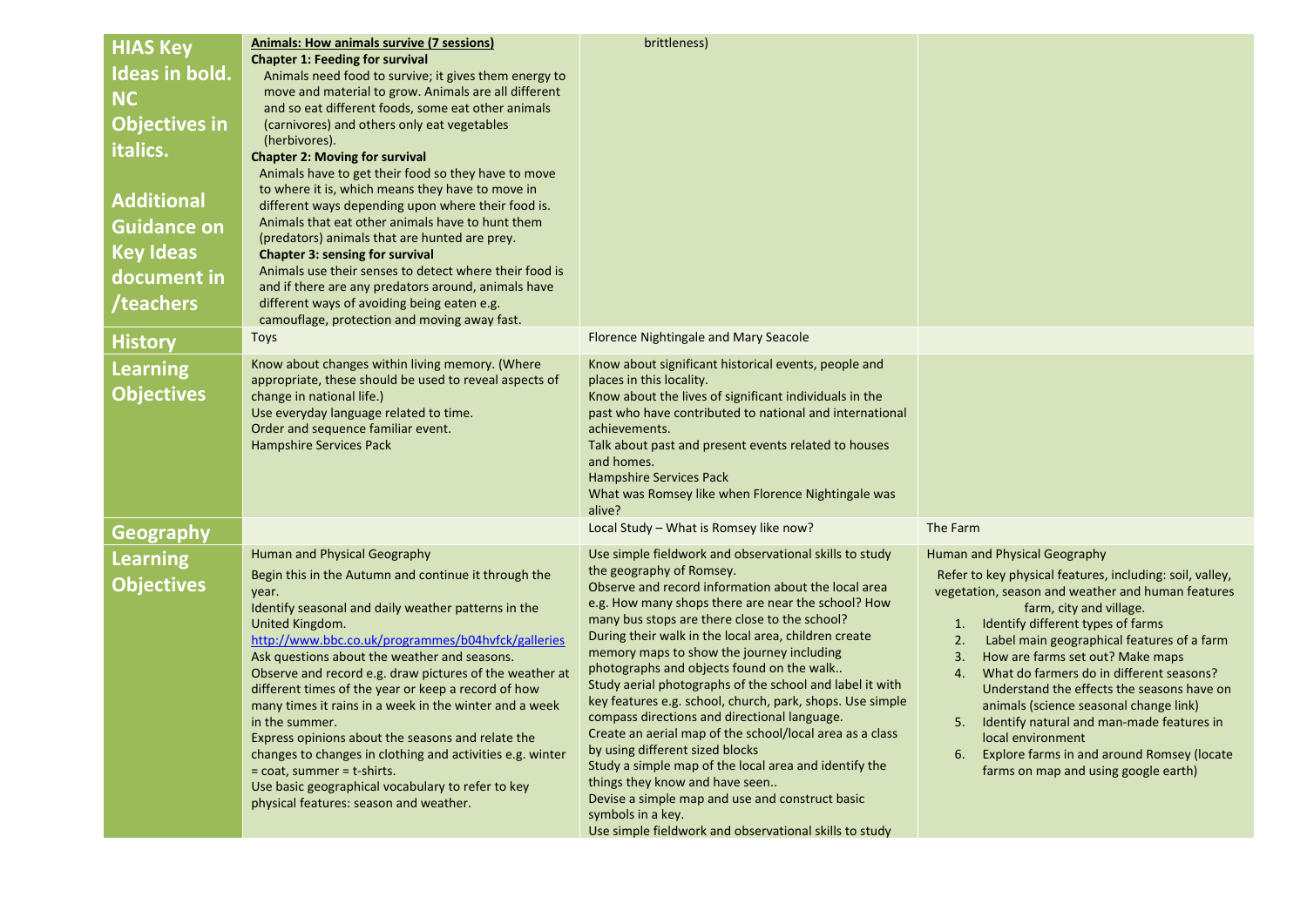|                                        |                                                                                                                                                                                                                                                                                                                                                                                                                                                                                             | the key human and physical features of my surrounding<br>environment.<br>Use simple compass directions and locational and<br>directional language to describe the location of features<br>and routes on a map.<br>Observe and record the features around the school e.g.<br>the different types of plants, the animals seen in the<br>woods compared to the animals seen on the road, the<br>different amounts of traffic on the high street compared<br>to the school road. Children to make suggestions for<br>the cause of the differences.<br>Communicate findings in different ways e.g. reports,<br>graphs, sketches, diagrams, pictures.<br>Refer to key human features, including: town, factory,<br>house, office, shop and key physical features: river.<br><b>Home Learning Project:</b> Make sketches/notes of their<br>trip to school and then create a map to direct others<br>which uses a key and includes the main physical and<br>human features. |                                                                                                                                                                                                                                                                                                                                                                                                                                                                                                                                                                                  |
|----------------------------------------|---------------------------------------------------------------------------------------------------------------------------------------------------------------------------------------------------------------------------------------------------------------------------------------------------------------------------------------------------------------------------------------------------------------------------------------------------------------------------------------------|---------------------------------------------------------------------------------------------------------------------------------------------------------------------------------------------------------------------------------------------------------------------------------------------------------------------------------------------------------------------------------------------------------------------------------------------------------------------------------------------------------------------------------------------------------------------------------------------------------------------------------------------------------------------------------------------------------------------------------------------------------------------------------------------------------------------------------------------------------------------------------------------------------------------------------------------------------------------|----------------------------------------------------------------------------------------------------------------------------------------------------------------------------------------------------------------------------------------------------------------------------------------------------------------------------------------------------------------------------------------------------------------------------------------------------------------------------------------------------------------------------------------------------------------------------------|
| <b>Art and</b><br><b>Design</b>        | Art - Drawing (artist link Andy Warhol/Picasso/Frida<br>Kahlo)                                                                                                                                                                                                                                                                                                                                                                                                                              | Art - James Rizzi project - Collages, Junk<br>modelling/constructing with lego, Clay houses                                                                                                                                                                                                                                                                                                                                                                                                                                                                                                                                                                                                                                                                                                                                                                                                                                                                         | <b>Art - Collage</b>                                                                                                                                                                                                                                                                                                                                                                                                                                                                                                                                                             |
| <b>Learning</b><br><b>Objectives</b>   | Explore a variety of ways to create self-portraits using a<br>range of drawing tools<br>observe anatomy,<br>extend the variety of drawing tools,<br>explore different textures,<br>observe and draw landscapes                                                                                                                                                                                                                                                                              | <b>Observational drawings of landscape</b><br>Colour - naming colours, mixing colours, applying<br>colours with a range of tools.<br>Form - construct, make simple joins, carve, pinch and<br>roll coils and slabs.<br>Texture - collages, clay                                                                                                                                                                                                                                                                                                                                                                                                                                                                                                                                                                                                                                                                                                                     | - Develop accuracy in cutting and tearing.<br>- Refine gluing skills, spreading using appropriate<br>amounts and different glues etc.<br>- Produce a range of effects by scrunching, curling<br>and shaping paper.<br>- Begin to use layered techniques and develop<br>awareness of how this can give different effects to<br>the final composition in terms of colour, shape,<br>texture and form.                                                                                                                                                                              |
| <b>Design and</b><br><b>Technology</b> | DT - Design and make a Sukkah for a playmobil family                                                                                                                                                                                                                                                                                                                                                                                                                                        | DT - Build Romsey for the owl and the pussycat to visit.                                                                                                                                                                                                                                                                                                                                                                                                                                                                                                                                                                                                                                                                                                                                                                                                                                                                                                            | <b>DT - Make Cress Sandwiches</b>                                                                                                                                                                                                                                                                                                                                                                                                                                                                                                                                                |
| <b>Learning</b><br><b>Objectives</b>   | <b>RE:</b> Design and make a Sukkah for playmobil family.<br><b>History:</b> Toys - Explore how moving objects work.<br><b>Generate:</b> Investigate products and describe how they<br>work.<br><b>Design:</b> Plan by suggesting what to do next as ideas<br>develop.<br>Communicate ideas using a variety of<br>methods, including drawing and models.<br>Develop ideas by shaping materials and<br>putting together components.<br>Describe the materials used to make the<br>structure. | <b>Model making</b> of Romsey Town buildings. (Rizzi<br>inspired)<br>Build Romsey for the owl and the pussycat to visit.<br><b>Generate</b> ideas from their own and others' experiences.<br><b>Design:</b> Develop ideas by shaping materials and putting<br>together components.<br>Talk about ideas , Communicate ideas using a<br>variety of methods, including drawing and<br>models.<br>Plan by suggesting what to do next as ideas<br>develop.                                                                                                                                                                                                                                                                                                                                                                                                                                                                                                               | <b>Cooking</b> - grow cress and make an egg / cress sandwich.<br><b>Generate:</b> Understand where food comes from.<br><b>Design:</b> Use the basic principles of a healthy and varied<br>diet to design dishes.<br>Make: Make a food product.<br>- Use knives safely to cut food with help.<br>- Use mixing bowls to prepare a mixture.<br>- Wash hands, keep work surfaces clean.<br><b>Evaluate:</b> Talk about their own and others' work, what<br>they like and dislike<br>Technical Knowledge: Use the basic principles of a<br>healthy and varied diet to prepare dishes. |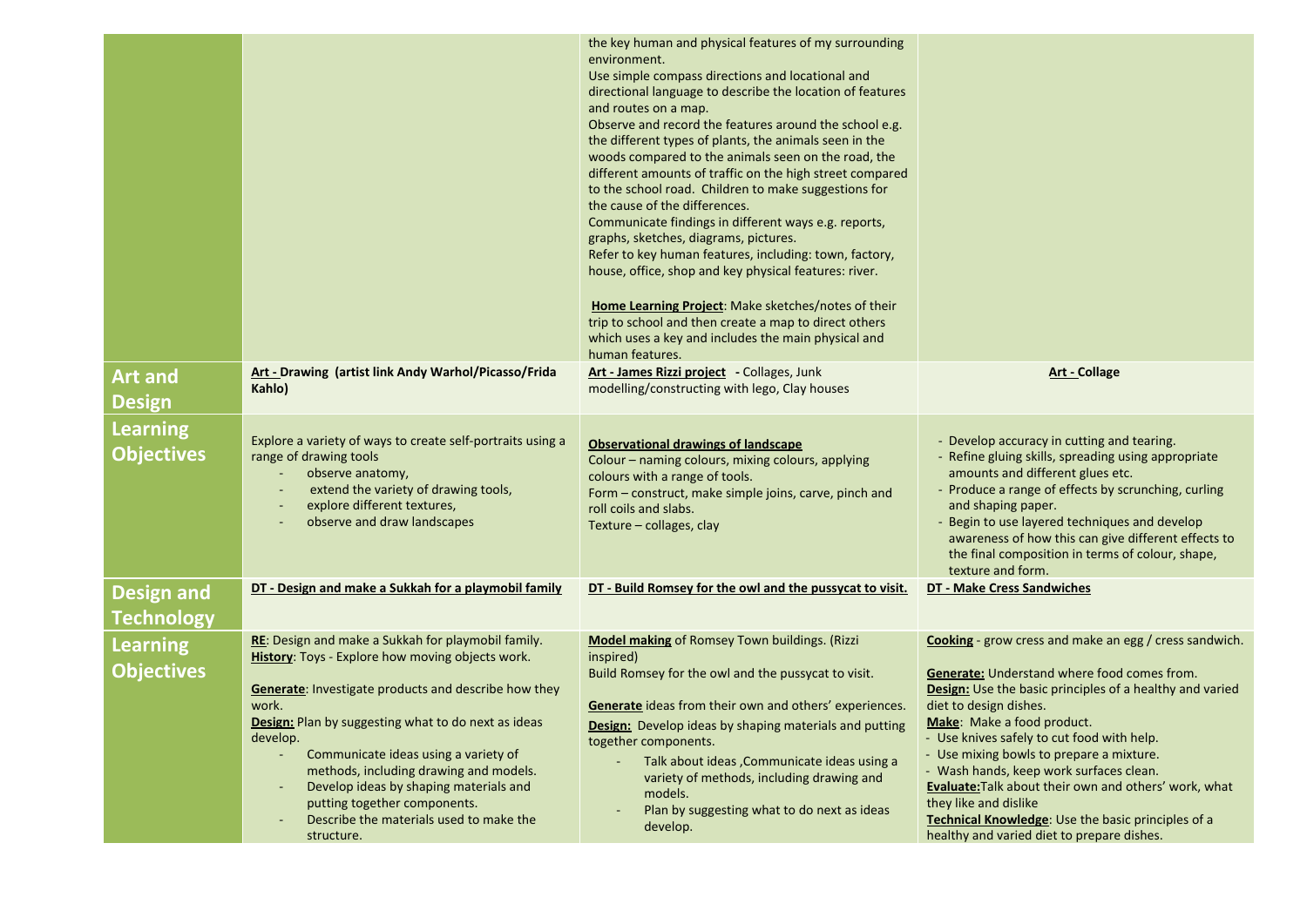|                                      | <b>Make</b> a simple structure strengthening it by folding,<br>joining and/or rolling.<br>Measure and mark out the materials that are<br>needed.<br>Use safe ways of cutting including using a<br>saw.<br>Evaluate: Talk about their own and others' work, what<br>they like and dislike.<br>Technical Knowledge: Build structures exploring how<br>they can be made stronger, stiffer and more stable. |                                                                                                                                                                                               | <b>Make:</b> structures stronger by folding, joining and/or<br>rolling. Measure and mark out materials that are<br>needed. - Use a range of joins. - Use safe ways of<br>cutting including using a saw. - Produce neat work.<br>Evaluate: Talk about their own and others' work, what<br>they like and dislike.<br>Technical Knowledge: Build structures exploring how<br>they can be made stronger, stiffer and more stable. |                                                                                                                                                                                               | Understand where food comes from.                                                                                                                                                                                                                                                                                                                                                                                                                             |                                                                                                                                                                      |
|--------------------------------------|---------------------------------------------------------------------------------------------------------------------------------------------------------------------------------------------------------------------------------------------------------------------------------------------------------------------------------------------------------------------------------------------------------|-----------------------------------------------------------------------------------------------------------------------------------------------------------------------------------------------|-------------------------------------------------------------------------------------------------------------------------------------------------------------------------------------------------------------------------------------------------------------------------------------------------------------------------------------------------------------------------------------------------------------------------------|-----------------------------------------------------------------------------------------------------------------------------------------------------------------------------------------------|---------------------------------------------------------------------------------------------------------------------------------------------------------------------------------------------------------------------------------------------------------------------------------------------------------------------------------------------------------------------------------------------------------------------------------------------------------------|----------------------------------------------------------------------------------------------------------------------------------------------------------------------|
| <b>Computing</b>                     |                                                                                                                                                                                                                                                                                                                                                                                                         | Computer Science -<br>Beebots – linked to toys                                                                                                                                                | Information Technology -<br>Word Processing linked to<br>Romsey unit<br><b>Using Google Docs to</b><br>type.<br>Taking photos of the<br>town.                                                                                                                                                                                                                                                                                 | Information Technology -<br>Vlogging about<br>longitudinal study. Using<br>iPads to record<br>themselves and sharing<br>with the class. Storing and<br>retrieving photos and<br>videos.       | DL - link to Relationships<br>- Jigsaw<br>Using CEOP Materials.<br>Piece 4<br>Using the scenario cards<br>(or make up your own),<br>children act out scenarios<br>showing when they can<br>ask for help and from<br>whom they can receive<br>help.<br>If children find something<br>unsuitable on a<br>computer, or see/hear<br>something that they feel<br>uncomfortable about,<br>practise with them who<br>they can ask for help and<br>what they can say. |                                                                                                                                                                      |
| <b>Learning</b><br><b>Objectives</b> |                                                                                                                                                                                                                                                                                                                                                                                                         | <b>Understand what</b><br>algorithms are Create<br>simple programs                                                                                                                            | Use technology<br>purposefully to create<br>digital content                                                                                                                                                                                                                                                                                                                                                                   | Use technology<br>purposefully to store<br>digital content<br>Use technology<br>purposefully to retrieve<br>digital content                                                                   | Use technology safely<br>Keep personal<br>information private<br>Recognise common uses<br>of information technology<br>beyond school                                                                                                                                                                                                                                                                                                                          |                                                                                                                                                                      |
| <b>PE</b>                            | Gymnastics<br>Cooperative games                                                                                                                                                                                                                                                                                                                                                                         | Dance (Christmas)<br><b>Athletics</b>                                                                                                                                                         | Gymnastics<br><b>Invasion games</b>                                                                                                                                                                                                                                                                                                                                                                                           | Country dance<br>Net/wall games<br>Strike/field games                                                                                                                                         | Target games<br>Sports day skills                                                                                                                                                                                                                                                                                                                                                                                                                             | <b>Athletics</b><br>Sports day skills                                                                                                                                |
| <b>Learning</b><br><b>Objectives</b> | Show basic balance,<br>control and co-ordination<br>when travelling and<br>remaining still.<br>Choose and link actions;<br>remember and repeat<br>accurately and<br>consistently; find and use                                                                                                                                                                                                          | Perform basic body<br>actions; use different<br>parts of the body singly<br>and in combination; show<br>some sense of dynamic,<br>expressive and rhythmic<br>qualities in their own<br>dance. | Show basic balance,<br>control and co-ordination<br>when travelling and when<br>remaining still.<br>Choose and link actions;<br>remember and repeat<br>accurately and<br>consistently; find and use                                                                                                                                                                                                                           | Perform basic body<br>actions; use different<br>parts of the body singly<br>and in combination; show<br>some sense of dynamic,<br>expressive and rhythmic<br>qualities in their own<br>dance. | Use basic underarm,<br>rolling, hitting skills;<br>sometimes use overarm<br>skills; intercept, retrieve,<br>stop, receive, track<br>different equipment,<br>(bean bag, balls) with<br>some consistency; moving                                                                                                                                                                                                                                                | Run at fast, medium and<br>slow speeds, changing<br>speed and direction, link<br>running and jumping<br>activities with some<br>fluency, control and<br>consistency. |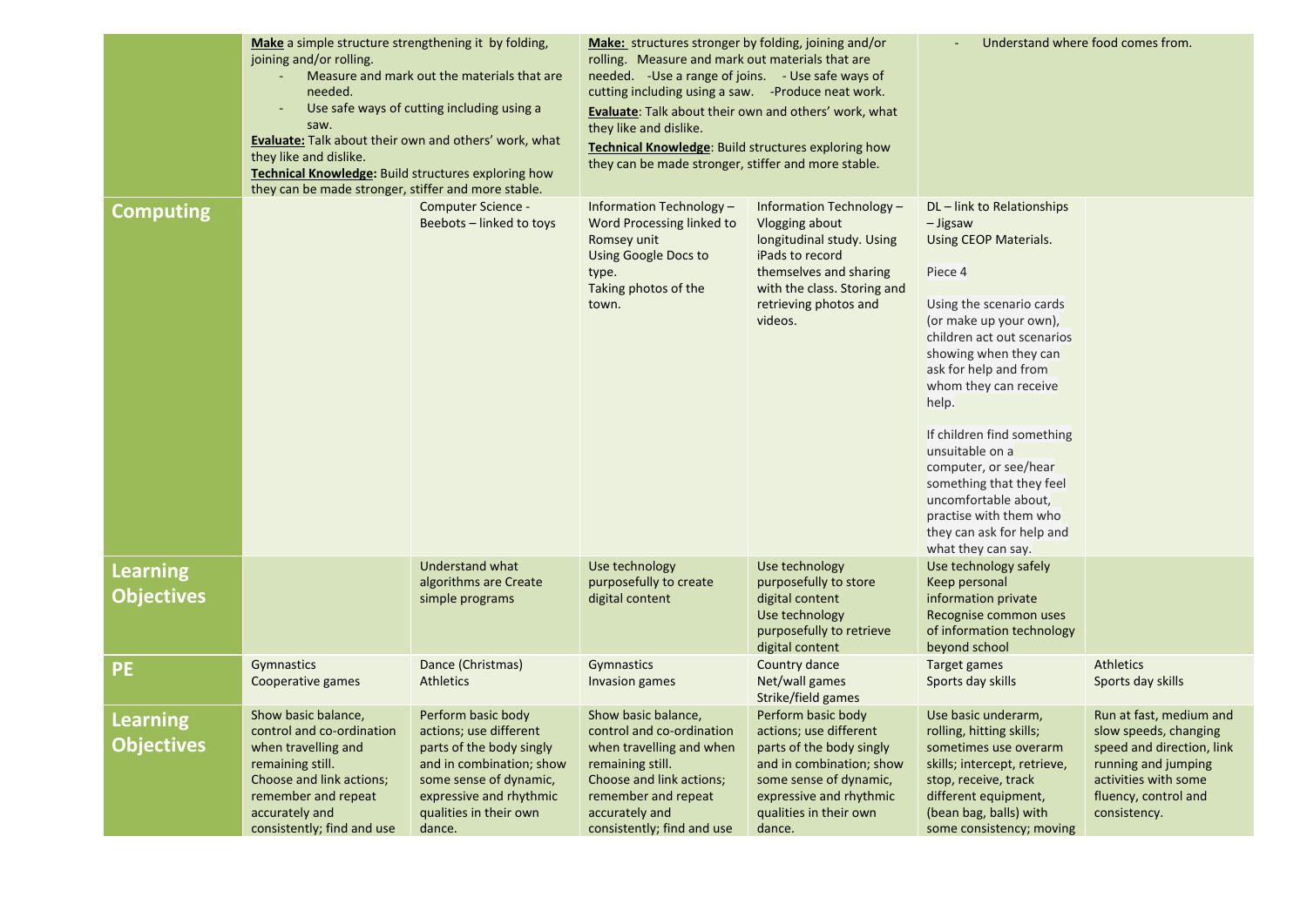|      | space safely, with an<br>awareness of others; use<br>the four basic shapes in<br>sports specific gymnastic<br>moves.<br>Use different parts of<br>their body and stretch,<br>tense muscles to ensure<br>balance, coordination and<br>travel.<br>Describe how balance and<br>coordination is involved in<br>linking their movement<br>phrases and the<br>importance of a start and<br>finish.<br>Play simple versions of<br>attacking and defending<br>games, collaboratively;<br>choose a small range of<br>basic skills and ideas.<br>Describe some basic rules<br>and the way to score.<br>Enter and exit the water<br>safely without guidance<br>Move through the water<br>using an alternating leg<br>kick<br>Move through the water<br>using a front paddle<br>action<br>Move through the water<br>using a back paddle action<br>Perform a star float on<br>back, regain feet<br>Complete 360 turntable<br>with feet off pool floor<br>Roll from front to back<br>Demonstrate treading leg<br>actions using a woggle<br>across chest | Choose appropriate<br>movements for different<br>dance ideas; remember<br>and repeat short dance<br>phrases and simple<br>dances; move with<br>control; vary the way they<br>use space.<br>Describe basic body<br>actions and simple<br>expressive and dynamic<br>qualities of movement.<br>Run at fast, medium and<br>slow speeds, changing<br>speed and direction; link<br>running and jumping<br>activities with some<br>fluency, control and<br>consistency.<br>Create and repeat a short<br>sequence of linked jumps;<br>take part in a relay<br>activity, remembering<br>when to run and what to<br>do; send a variety of<br>objects, changing their<br>action for accuracy and<br>distance.<br>Compare running, sending<br>and jumping and<br>understand how to<br>measure and attempt to<br>improve on previous<br>performance. | space safely, with an<br>awareness of others; use<br>the four basic shapes in<br>sports specific gymnastic<br>moves.<br>Use different parts of<br>their body and stretch,<br>tense muscles to ensure<br>balance, coordination and<br>travel.<br>Describe how balance and<br>coordination is involved in<br>linking their movement<br>phrases and the<br>importance of a start and<br>finish.<br>Use basic underarm,<br>rolling, hitting skills;<br>sometimes use overarm<br>skills; intercept, retrieve,<br>stop, receive, track<br>different equipment,<br>(bean bag, balls) with<br>some consistency; moving<br>in line with the ball to<br>collect it.<br>Send, receive strike a ball<br>in a variety of ways<br>depending on the needs<br>of the game; choose<br>different ways of sending,<br>receiving, striking; decide<br>where to stand to make it<br>difficult for their<br>opponent.<br>Describe how their body<br>feels during games.<br>Describe what they and<br>others are doing through<br>peer and self-assessment. | Choose appropriate<br>movements for different<br>dance ideas; remember<br>and repeat short dance<br>phrases and simple<br>dances; move with<br>control; vary the way they<br>use space.<br>Describe basic body<br>actions and simple<br>expressive and dynamic<br>qualities of movement.<br>Use basic underarm,<br>rolling, hitting skills;<br>sometimes use overarm<br>skills; intercept, retrieve,<br>stop, receive, track<br>different equipment,<br>(bean bag, balls) with<br>some consistency; moving<br>in line with the ball to<br>collect it.<br>Send, receive strike a ball<br>in a variety of ways<br>depending on the needs<br>of the game; choose<br>different ways of sending,<br>receiving, striking; decide<br>where to stand to make it<br>difficult for their<br>opponent.<br>Describe what they and<br>others are doing through<br>peer and self-assessment. | in line with the ball to<br>collect it.<br>Send, receive strike a ball<br>in a variety of ways<br>depending on the needs<br>of the game; choose<br>different ways of sending,<br>receiving, striking; decide<br>where to stand to make it<br>difficult for their<br>opponent.<br>Describe how their body<br>feels during games.<br>Describe what they and<br>others are doing through<br>peer and self-assessment. | Create and repeat a short<br>sequence of linked jumps,<br>take part in a relay<br>activity, remembering<br>when to run and what to<br>do; send a variety of<br>objects, changing their<br>accuracy and distance.<br>Compare running, sending<br>and jumping and<br>understand how to<br>measure and attempt to<br>improve on previous<br>performance. |
|------|-------------------------------------------------------------------------------------------------------------------------------------------------------------------------------------------------------------------------------------------------------------------------------------------------------------------------------------------------------------------------------------------------------------------------------------------------------------------------------------------------------------------------------------------------------------------------------------------------------------------------------------------------------------------------------------------------------------------------------------------------------------------------------------------------------------------------------------------------------------------------------------------------------------------------------------------------------------------------------------------------------------------------------------------|-----------------------------------------------------------------------------------------------------------------------------------------------------------------------------------------------------------------------------------------------------------------------------------------------------------------------------------------------------------------------------------------------------------------------------------------------------------------------------------------------------------------------------------------------------------------------------------------------------------------------------------------------------------------------------------------------------------------------------------------------------------------------------------------------------------------------------------------|--------------------------------------------------------------------------------------------------------------------------------------------------------------------------------------------------------------------------------------------------------------------------------------------------------------------------------------------------------------------------------------------------------------------------------------------------------------------------------------------------------------------------------------------------------------------------------------------------------------------------------------------------------------------------------------------------------------------------------------------------------------------------------------------------------------------------------------------------------------------------------------------------------------------------------------------------------------------------------------------------------------------------------------|--------------------------------------------------------------------------------------------------------------------------------------------------------------------------------------------------------------------------------------------------------------------------------------------------------------------------------------------------------------------------------------------------------------------------------------------------------------------------------------------------------------------------------------------------------------------------------------------------------------------------------------------------------------------------------------------------------------------------------------------------------------------------------------------------------------------------------------------------------------------------------|--------------------------------------------------------------------------------------------------------------------------------------------------------------------------------------------------------------------------------------------------------------------------------------------------------------------------------------------------------------------------------------------------------------------|-------------------------------------------------------------------------------------------------------------------------------------------------------------------------------------------------------------------------------------------------------------------------------------------------------------------------------------------------------|
| usic | <b>Rhythm Games</b>                                                                                                                                                                                                                                                                                                                                                                                                                                                                                                                                                                                                                                                                                                                                                                                                                                                                                                                                                                                                                       |                                                                                                                                                                                                                                                                                                                                                                                                                                                                                                                                                                                                                                                                                                                                                                                                                                         | <b>Rhythm Games</b>                                                                                                                                                                                                                                                                                                                                                                                                                                                                                                                                                                                                                                                                                                                                                                                                                                                                                                                                                                                                                  |                                                                                                                                                                                                                                                                                                                                                                                                                                                                                                                                                                                                                                                                                                                                                                                                                                                                                | <b>Rhythm Games</b>                                                                                                                                                                                                                                                                                                                                                                                                |                                                                                                                                                                                                                                                                                                                                                       |
|      | Listening and responding to music games                                                                                                                                                                                                                                                                                                                                                                                                                                                                                                                                                                                                                                                                                                                                                                                                                                                                                                                                                                                                   |                                                                                                                                                                                                                                                                                                                                                                                                                                                                                                                                                                                                                                                                                                                                                                                                                                         | Listening and responding to music games                                                                                                                                                                                                                                                                                                                                                                                                                                                                                                                                                                                                                                                                                                                                                                                                                                                                                                                                                                                              |                                                                                                                                                                                                                                                                                                                                                                                                                                                                                                                                                                                                                                                                                                                                                                                                                                                                                | Listening and responding to music games                                                                                                                                                                                                                                                                                                                                                                            |                                                                                                                                                                                                                                                                                                                                                       |
|      | Harvest Performance opportunity - Harvest Service in<br>Romsey Abbey<br>Singing $-$ The owl and the pussy cat went to sea<br>(Musicnotes) – the children sing the Edward Lear Poem<br>using their voices expressively. Children come up with                                                                                                                                                                                                                                                                                                                                                                                                                                                                                                                                                                                                                                                                                                                                                                                              |                                                                                                                                                                                                                                                                                                                                                                                                                                                                                                                                                                                                                                                                                                                                                                                                                                         | The Three Little Pigs - mini musical Performance<br>opportunity<br>Use <b>voices</b> expressively, creating different vocal sounds<br>- contrasting between the wolf and the pigs. Change<br>voices for happy and sad songs.                                                                                                                                                                                                                                                                                                                                                                                                                                                                                                                                                                                                                                                                                                                                                                                                         |                                                                                                                                                                                                                                                                                                                                                                                                                                                                                                                                                                                                                                                                                                                                                                                                                                                                                | Key Stage 1 Choir experience Performance opportunity<br>The children will learn 4 contrasting songs which will<br>include various choral techniques and they will have an<br>opportunity to perform the pieces in a charity concert<br>with 5 other choirs.<br>Music listening Carnival of the animals by Saint Saens                                                                                              |                                                                                                                                                                                                                                                                                                                                                       |

**Music**